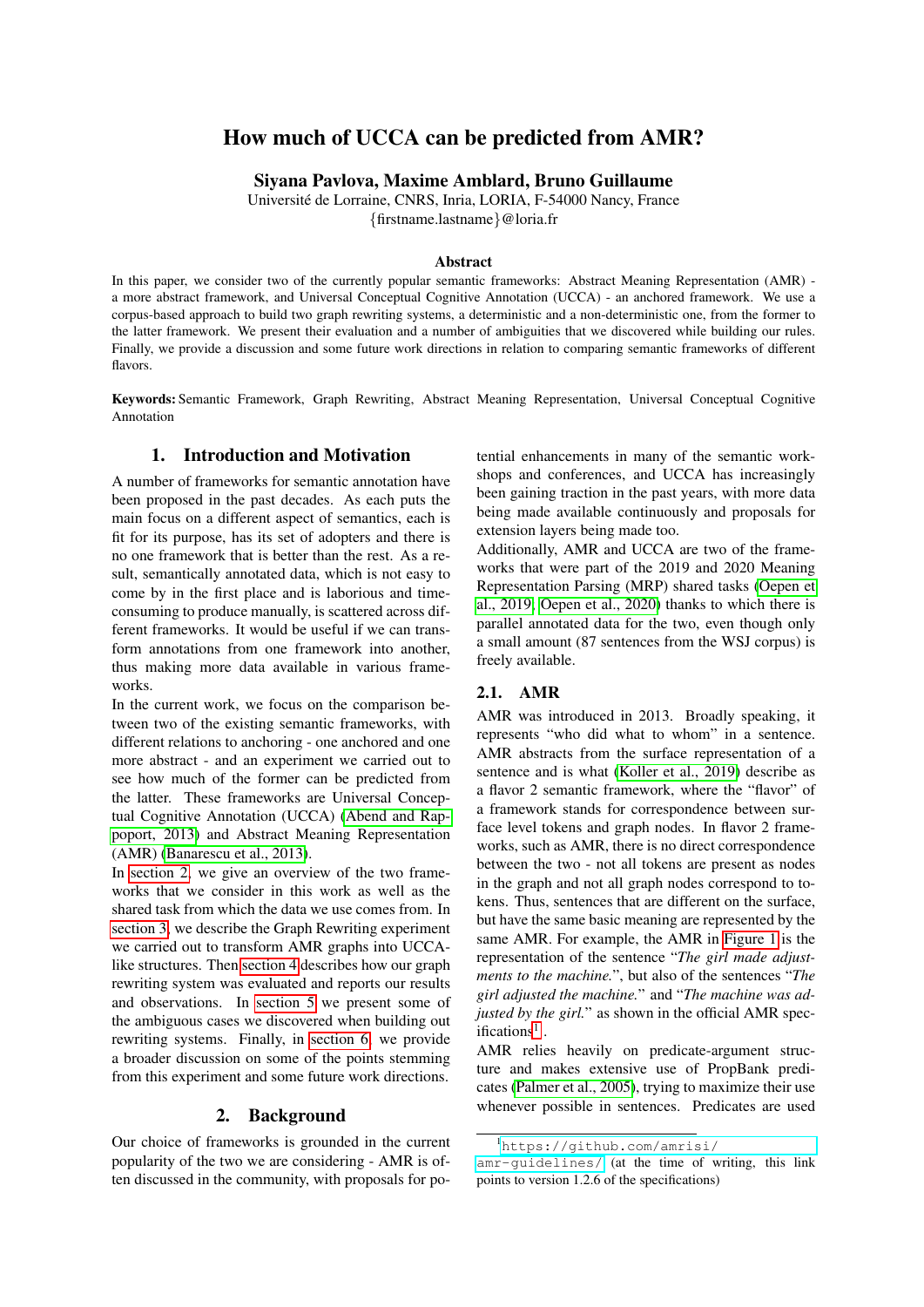<span id="page-1-0"></span>

Figure 1: AMR annotation of the sentences "*The girl made adjustments to the machine.*", "*The girl adjusted the machine.*" and "*The machine was adjusted by the girl.*" in Penman format (top) and as a graph (bottom).

not only to annotate the verbs in a sentence, but also the nouns and adjectives whenever possible. As seen with the example from [Figure 1,](#page-1-0) the noun *adjustment* and the verb *adjust* are both annotated with the Prop-Bank predicate adjust-01. The arguments of Prop-Bank predicates appear as core roles in AMR graphs. In addition, non-core roles such as location, time, purpose, etc. form the rest of the AMR relations.

In terms of graph features, AMR graphs are directed acyclic graphs (DAGs) and singly-rooted. The acyclicity and single-rootedness come at the cost of using inverse relations. Any role, core or non-core, can be reversed by adding  $-\circ f$  to its name and changing the direction of the relation. Apart from avoiding cycles, inverse roles also serve to highlight the *focus* of a sentence by making sure that the central concept is the root of the AMR graph.

The AMR Bank is a manually-produced corpus of AMR annotations in English. Only a portion of it (namely the Little Prince corpus and the BioAMR corpus) are freely available. The rest of the AMR Bank can be obtained by a (paid) license from the Linguistics Data Consortium. AMR was designed with English in mind and does not aim to be a universal semantic representation framework. That being said, there have been attempts to use the framework for other languages, no-tably Chinese, in the Chinese AMR (CAMR) Bank<sup>[2](#page-1-1)</sup>.

While powerful in its ability to abstract from surface representation, there are a number of phenomena that the framework does not cover - tense, plurality, definiteness, scope, to name some of the more prominent ones. Some of these issues have been addressed: [\(Bos, 2020\)](#page-7-6) proposes an extension to deal with scope in AMR, while [\(Donatelli et al., 2018\)](#page-7-7) proposes to augment AMR with tense and aspect. However, to the best of our knowledge, no corpora exist that use the proposed extensions yet.

<span id="page-1-2"></span>

[The**<sup>F</sup>** girl**C**]**<sup>A</sup>** adjusted**<sup>P</sup>** [the**<sup>F</sup>** machine**C**]**<sup>A</sup>**

Figure 2: UCCA annotation of the sentence "*The girl adjusted the machine.*" as a graph (top) and in textual format (bottom).

## 2.2. UCCA

UCCA was introduced in 2013 as well, but has gained more traction in recent years - a number of extension layers have been proposed and the number of available annotated datasets has been increasing.

Following [\(Koller et al., 2019\)](#page-7-4)'s flavor classification, UCCA is a flavor 1 framework, i.e. an *anchored* framework - each token (or a group of tokens in the case of named entities, such as proper names and dates) corresponds to a leaf node in the graph, but additional nodes are present in the graph too. UCCA organises processes (actions) and states into *scenes*, where the central process or state, its participants, temporal and adverbial information are labeled. Each of these may expand into its own subgraph where elaborations, quantifiers, function and relation words are labeled. A sentence may give rise to multiple scenes and these can be labeled as well. UCCA offers 14 relation types in total. It allows for re-entrances via the so-called "remote" edges. As with AMR, UCCA graphs are also singly-rooted DAGs.

[Figure 2](#page-1-2) shows the UCCA annotation of the sentence "*The girl adjusted the machine*". The process P at the center of the scene is *adjusted*. That scene includes two participants A, which are internally annotated further, with the central concept (*girl*, *machine*) receiving the label C and the function word *the* - F.

As the name suggests, UCCA is designed to be a *universal* semantics framework, i.e. it aims to work across languages as opposed to being designed with a specific language in mind. Indeed, the currently available UCCA datasets span across English, French, German and Hebrew.

A number of extension layers have been proposed for UCCA, such as adding semantic roles [\(Shalev et al.,](#page-7-8) [2019;](#page-7-8) [Prange et al., 2019a\)](#page-7-9), co-reference [\(Prange et](#page-7-10) [al., 2019b\)](#page-7-10) and implicit arguments [\(Cui and Hersh](#page-7-11)[covich, 2020\)](#page-7-11). However, while small proof of concept datasets exist for some of these, there is no parallel corpus between any of the UCCA extension layers and

<span id="page-1-1"></span><sup>2</sup>[https://www.cs.brandeis.edu/˜clp/](https://www.cs.brandeis.edu/~clp/camr/camr.html) [camr/camr.html](https://www.cs.brandeis.edu/~clp/camr/camr.html)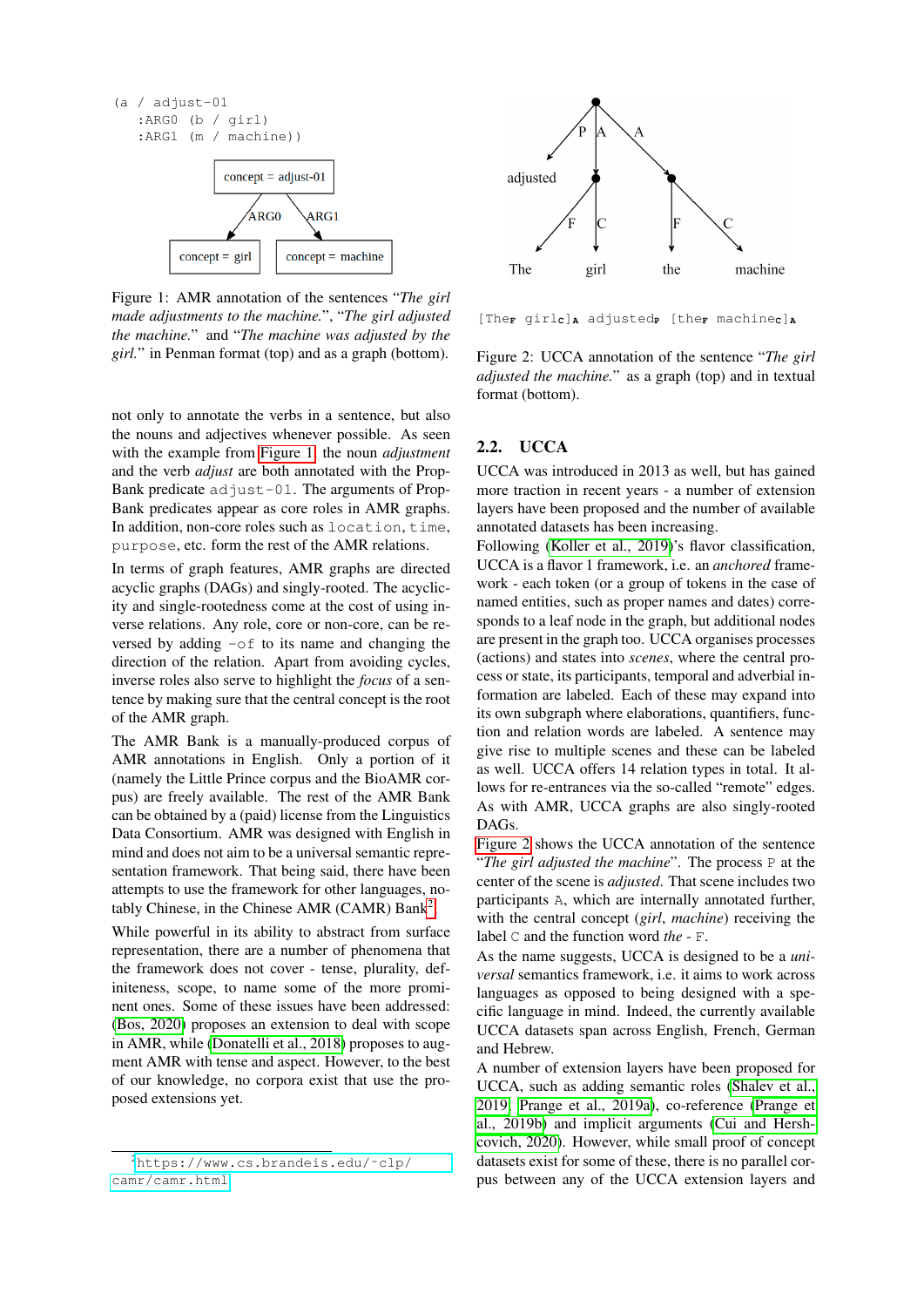other semantic frameworks, such as AMR. Therefore, for this study we concentrate on the foundational layer of UCCA.

## <span id="page-2-4"></span>2.3. MRP

The MRP 2019 and 2020 Shared Tasks are parsing tasks, that have sentences annotated in a number of semantic frameworks. AMR, UCCA, DM: DELPH-IN MRS Bi-Lexical Dependencies (DM), Prague Semantic Dependencies (PSD) and Elementary Dependency Structures (EDS) were part of the 2019 task. The 2020 task drops DM and PSD in favour of Prague Tectogrammatical Graphs (PTG) and Discourse Representation Graphs (DRG). All the sentences in these datasets are in English. Both tasks use the same portion of the WSJ corpus in the freely available sample<sup>[3](#page-2-1)</sup> of annotations and so for the purposes of comparing AMR and UCCA, they are equivalent. The sample contains an overlap of 87 annotated sentences for both AMR and UCCA, which we have used for this study.

An evaluation tool, *mtool*<sup>[4](#page-2-2)</sup>, was introduced for these tasks as well and is what we make use of for our evaluation.

It must be noted that the UCCA graphs are not entirely consistent with the UCCA guidelines<sup>[5](#page-2-3)</sup>. There are a few small structural differences, which can easily be adjusted, but our analysis, especially when discussing the *mtool* evaluation scores, will be misleading without highlighting these differences. These are (1) punctuation is not annotated in the guidelines, but is in the MRP dataset and (2) the root node from the UCCA guidelines would not be the same as the one in the MRP dataset.

The MRP graphs for AMR are generally consistent with the AMR specifications. With that being said, we have discovered on error in the annotations. The AMR specifications state that "to represent conjunction, AMR uses concepts and, or, contrast-01, either, and neither, along with :opx relations". We note that sentence  $#20003008$  has not been annotated in the best possible way because the annotation uses and plus :  $polarity - (see Figure 5) when$  $polarity - (see Figure 5) when$  $polarity - (see Figure 5) when$ neither is available and arguably a more appropriate option.

### 3. Experiments

### <span id="page-2-0"></span>3.1. Data and Data Processing

As mentioned in [subsection 2.3,](#page-2-4) we use the freely available sample of annotations from the MRP 2019 and 2020 Shared Tasks. The corpus has 87 sentences that overlap between UCCA and AMR. We use the first 17

<span id="page-2-1"></span><sup>3</sup>[http://svn.nlpl.eu/mrp/2019/public/](http://svn.nlpl.eu/mrp/2019/public/sample.tgz) [sample.tgz](http://svn.nlpl.eu/mrp/2019/public/sample.tgz)

<span id="page-2-3"></span><span id="page-2-2"></span><sup>4</sup><https://github.com/cfmrp/mtool>

<sup>5</sup>[https://github.com/](https://github.com/UniversalConceptualCognitiveAnnotation/docs/releases)) [UniversalConceptualCognitiveAnnotation/](https://github.com/UniversalConceptualCognitiveAnnotation/docs/releases)) [docs/releases\)](https://github.com/UniversalConceptualCognitiveAnnotation/docs/releases)) (at the time of writing this link points to v2.1 of the guidelines

sentences (called the train set hereupon), which constitute 20% of the corpus, to construct the rules for our graph rewriting system. The remaining 70 sentences are our test set, used for evaluation.

The data in the shared task is provided both in JSON and in DOT format. PDF files with the graphs generated from the DOT files are also provided. We used the aforementioned DOT files to produce images of the two graphs (AMR and UCCA) for each sentence alongside each other. The AMR graphs were then manually adjusted so that property-value pairs were turned into edges and nodes, as in many cases the values directly corresponded to UCCA nodes and made it more straightforward to draw parallels between the two representations. For example, for sentence #20003007 [\(Figure 3a\)](#page-3-1), the property-value pair polarity - of node #0, was transformed to an edge polarity from node  $#0$  to a new node with label - and given the next available ID number (#5). Comparing that with the UCCA graph of the same sentence in [Figure 3b,](#page-3-1) we can see these new node and edge directly correspond to node #2 labeled no and its incoming D edge.

We used these modified pictorial representations of the graphs to make our first observations. For each sentence, we manually identified the corresponding (overlapping) subgraphs between the AMR graph and the UCCA graph. As a rule, we marked subgraphs as sets of predicates along with their arguments and any properties of the arguments (e.g. opN, year, month). Furthermore, clearly identifiable direct transformations between relations were marked. For example, in the example in [Figure 3,](#page-3-1) time and polarity can be directly linked to  $T$  and  $D$  respectively<sup>[6](#page-2-5)</sup>. Through this we made some initial observations about the most probable correspondents for each AMR relation. We also noted some observations about the differences in the generic structure of the graphs. UCCA graphs, unsurprisingly, tend to have more nodes than AMR graphs. In AMR, predicates are parent nodes of their arguments, whereas in UCCA, participants in a scene appear as siblings of the process or state that is at the center of that scene.

### 3.2. Graph Rewriting

We use  $G$ REW<sup>[7](#page-2-6)</sup> for graph rewriting [\(Guillaume, 2021;](#page-7-12) [Bonfante et al., 2018\)](#page-7-13) from AMR to an UCCA-like structure. GREW allows us to define rules that match patterns in a graph and apply commands to transform the matched part of the graph.

We design two sets of rules. R1 is our initial set of rules, which serves as a base line system with a direct and deterministic set of rules. We then build R2 - an extended set of rules that tries to cover some of

<span id="page-2-5"></span><sup>&</sup>lt;sup>6</sup>The coloured pictures for the 17 sentences along with the code and data for the experiments are available at [https://gitlab.inria.fr/](https://gitlab.inria.fr/semagramme-public-projects/resources/amr2ucca) [semagramme-public-projects/resources/](https://gitlab.inria.fr/semagramme-public-projects/resources/amr2ucca) [amr2ucca](https://gitlab.inria.fr/semagramme-public-projects/resources/amr2ucca)

<span id="page-2-6"></span><sup>7</sup><https://grew.fr/>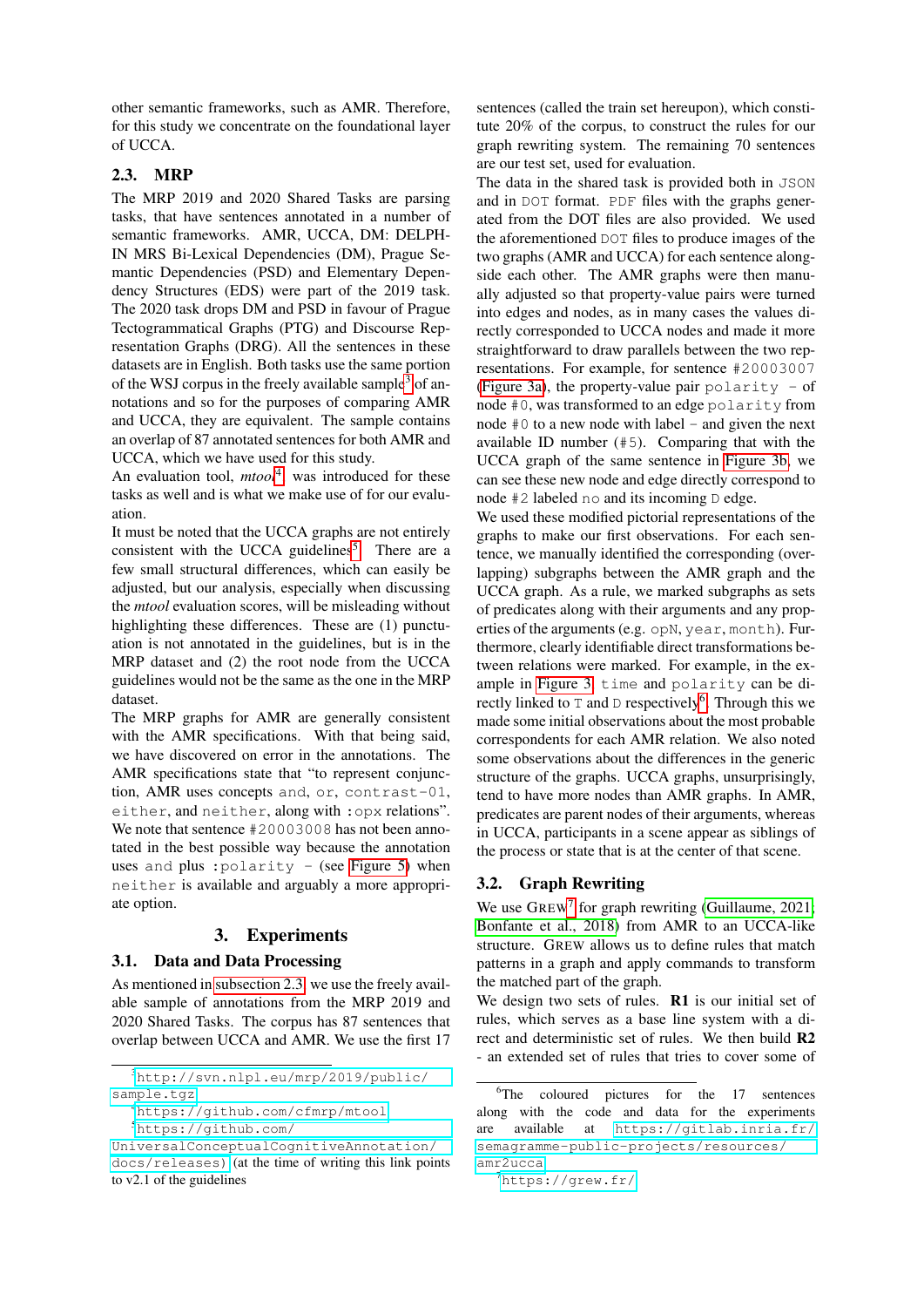<span id="page-3-1"></span>

Figure 3: AMR and UCCA annotations of the sentence "*There is no asbestos in our products now."*" [#20003007] with corresponding subgraphs circled in matching colours.

the identified problems with  $R1$ , namely (a) more complex structures and (b) ambiguous transformations, for which we use a non-deterministic set of rules.

#### 3.2.1. Initial set of rules - R1

We built a set of rules **R1** based on our initial observations. R1 was constructed such that any core and noncore AMR relation was rewritten to its most probable correspondent based on the observation of the train set. Additionally, the AMR root (usually a predicate) was "pushed down" to the level of its arguments. Inverse relations were not dealt with separately at this stage. *mtool* runs only if all edges in a graph are valid relations from the framework being tested. Therefore, to be able to apply it on the produced graphs, we added a back-off rule, ensure ucca edges, that rewrites any remaining non-UCCA edges to A (participant). We chose A since this was the most frequent relation in the UCCA train set and the relations affected by this rule were mostly  $ARGx-of$  relations, where x is the argument number. This also ensures that if there are any relations in the test set that were not present in our train set, they will still be transformed into a valid UCCA relation.

[Figure 4a](#page-4-0) shows one of the rules in R1,  $\tt time_to_T$ which matches a pair of nodes that are linked via the AMR relation time and the edge itself. If such a pattern is found, the rule deletes the time relation and adds a T relation from the parent to the child. In [Fig](#page-4-0)[ure 4b,](#page-4-0) highlighted in green, we can see the part of the graph for sentence #20003008 of the corpus that has been matched by this rule. In [Figure 4c,](#page-4-0) we see the resulting subgraph after the rewriting.

time to  $T$  is one of the 16 rules that constitute R1. The first rule, push root down, is applied once at the start. It puts the sentence in a parallel scene (H) in order to comply with the dataset structure. Other rules are then iterated as much as possible. Finally the backoff rule rewrites any remaining non-UCCA edges to A.

#### 3.2.2. Extended set of rules - R2

Next, we constructed **R2** - an extension of **R1**, following a more systematic approach. Each of the AMR relations, along with special AMR nodes (e.g. have-org-role-91) present in the corpus $8$  was explored further and either (a) rules were written that account for each of the occurrences of that structure or (b) a conclusion was reached that a specific structure is too ambiguous to rewrite in a decisive manner.

R2 contains 44 rules, which, aside from treating the relations from R1, also treat more complex constructions such as conjunction and some special nodes such as date-entity. Furthermore, for two pairs of rules, (time\_to\_T, time\_to\_D) and (quant\_to\_D, quant\_to\_Q), we apply a non-deterministic GREW strategy. This means that whenever faced with a choice between multiple ways to rewrite a relation, the system produces a graph for each possible option and the rest of the rules are applied to each of these, resulting in multiple outputs for a single input graph.

#### 4. Evaluation

<span id="page-3-0"></span>We use *mtool* for the initial evaluation of **R1** and **R2**, so that our results are comparable to the systems that participated in the MRP 2019 and 2020 tasks. We report the results in [Table 1.](#page-5-2) We use *mtool*'s mrp setting for

<span id="page-3-2"></span> $8$ There are 27 relations in the first 17 sentences of the corpus: ARG0, ARG1, ARG2, ARG3, ARG4, ARG4, day, month, year, domain, mod, name, time, prep-in, location, op1, op2, op3, quant, purpose, decade, part, duration, unit, polarity, topic, manner, age and poss, consist-of, and seven reversed relations: ARG0-of, ARG1-of, ARG2-of, quant-of, polarity-of, part-of. Though, arguably, mod can be considered as the reverse relation domain-of.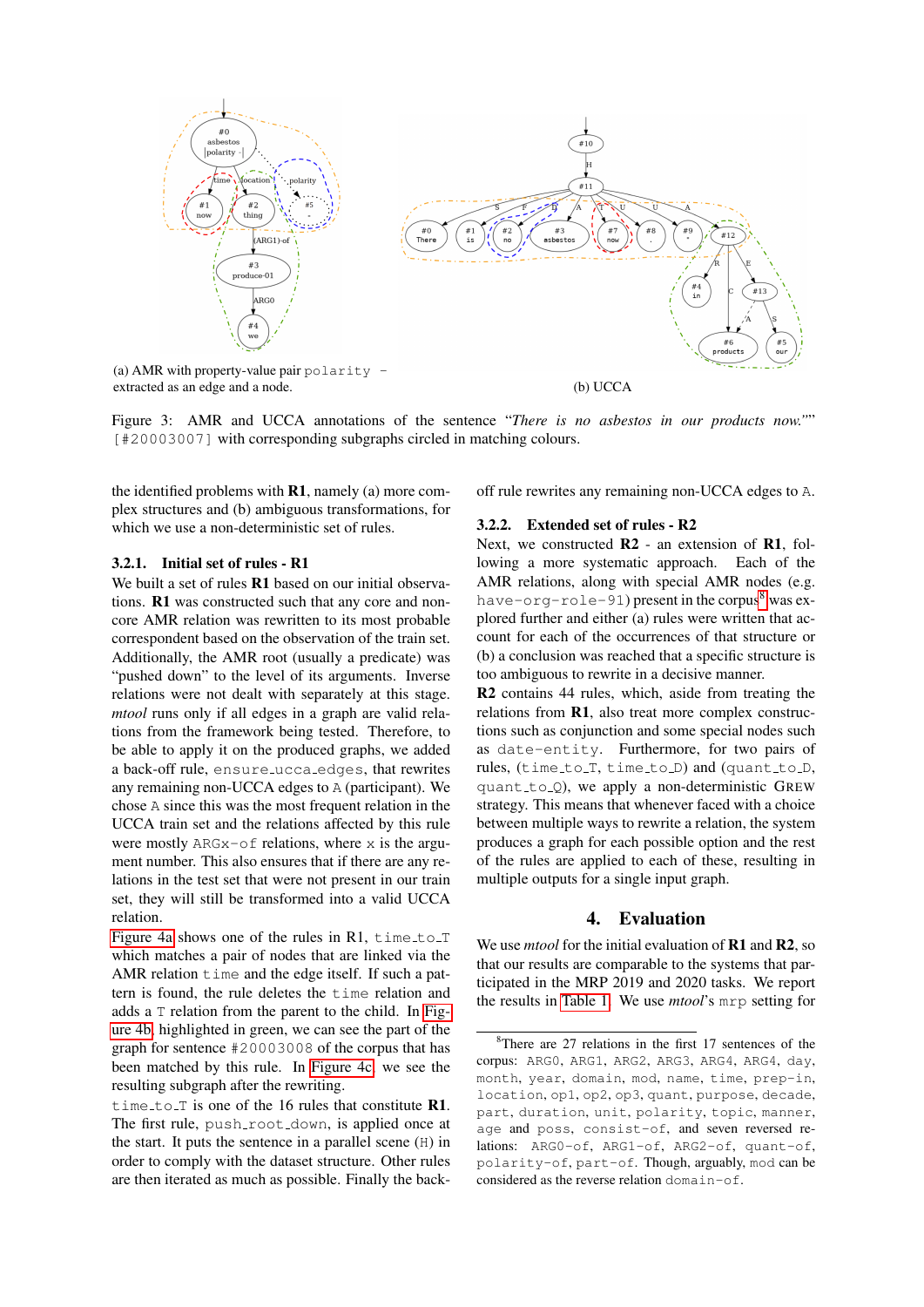<span id="page-4-0"></span>

Figure 4: The rule time to T (a), the subgraph of the sentence "*There is no asbestos in our products now."*" [#20003007] that it matches (b) and the resulting subgraph after rewriting (c).

--score which, for UCCA graphs, counts the number of anchors, edges, attributes (which in UCCA account for remote edges) and top nodes to compute precision, recall and F1-score.

In [Table 1,](#page-5-2) we present the precision, recall and F1-score for both the train and the test set. Since for R2, we have multiple output graphs per sentence, the scores presented there are the macro-average, i.e. for each sentence, we compute the average value for each metric across all outputs for that sentence, and then average that value across sentences. For the train set, we get 4.05 output graphs per sentence on average, and for the test set, 2.67.

While the results are low as such, it is still important to note that they double for our train set and increase significantly for our test set. It is interesting to note that with the exception of precision for **R2**, our scores are higher on the test set than on the train set. This seems surprising, as one normally expects the opposite to be true. However, with such a small dataset, it is difficult to say whether this is a valid trend or simply due to a non-uniform train-test split.

It must be noted, however, that despite giving us a basis to compare our results to those obtained during the MRP tasks, *mtool* may not be well-suited to evaluate our experiments. To get a better idea of how well our system performs with respect to our goals, we evaluate again with a number of modifications to the UCCA gold data.

To comply with the official UCCA guidelines (see [sub](#page-2-4)[section 2.3\)](#page-2-4), we evaluate against an updated version of the dataset, where all the punctuation edges (U) have been removed.

AMR annotations do not include anchors. Therefore, without a mapping between the AMR graph and the raw text, we know that producing any would be a guessing game. However, *mtool* takes them into consideration when evaluating UCCA graphs, giving each anchor an equal weight as any edge or node. Thus, anchors constitute a large part of the "points" given at evaluation and our system is bound to get lower score because of this. To get a better idea of how well our system does only on nodes and edges, we run an additional evaluation without taking anchors into consideration.

Finally, we put these two modifications together and evaluate the graphs without punctuation and without anchors.

[Table 2](#page-5-3) shows the results of these evaluations. As with the R2 scores in [Table 1,](#page-5-2) the R2 scores here are macroaverages as well. As expected, we get higher scores when punctuation, anchors or both are removed. As seen with the unmodified evaluation, with the exception of precision for R2, we get higher scores on the test set. The R2 scores on the train set are significantly higher than those of **R1** and higher, but by a smaller margin for the test set.

Since with the non-deterministic set of rules, we get a number of output graphs, which differ in at least one edge label from each other, we know that there is one that is closest to the UCCA representation and one that is farthest from it. In [Table 3,](#page-6-1) we show again the macroaverage of the F1-score of R2 and its modifications on the train set and test set, alongside the average of the minimum and the average of the maximum scores for each sentence. In most of the cases, we observe a difference between 0.01 and 0.02 on either side of the macro-average.

Even though higher than those of R1, the results of R2 are still rather low. This is partially due to features of UCCA that cannot be predicted from the AMR only, as we have seen with anchors. However, it is also largely due to ambiguities in the transformation task. We show some examples of these in [section 5.](#page-5-0) These ambiguities stem from the fact that, as one of the six AMR slogans states, we cannot read off a unique English sentence from an AMR<sup>[9](#page-4-1)</sup>. Thus, producing an UCCA-like representation from AMR is more simi-

<span id="page-4-1"></span><sup>9</sup>[https://github.com/amrisi/](https://github.com/amrisi/amr-guidelines/blob/master/amr.md#amr-slogans) [amr-guidelines/blob/master/amr.md#](https://github.com/amrisi/amr-guidelines/blob/master/amr.md#amr-slogans) [amr-slogans](https://github.com/amrisi/amr-guidelines/blob/master/amr.md#amr-slogans)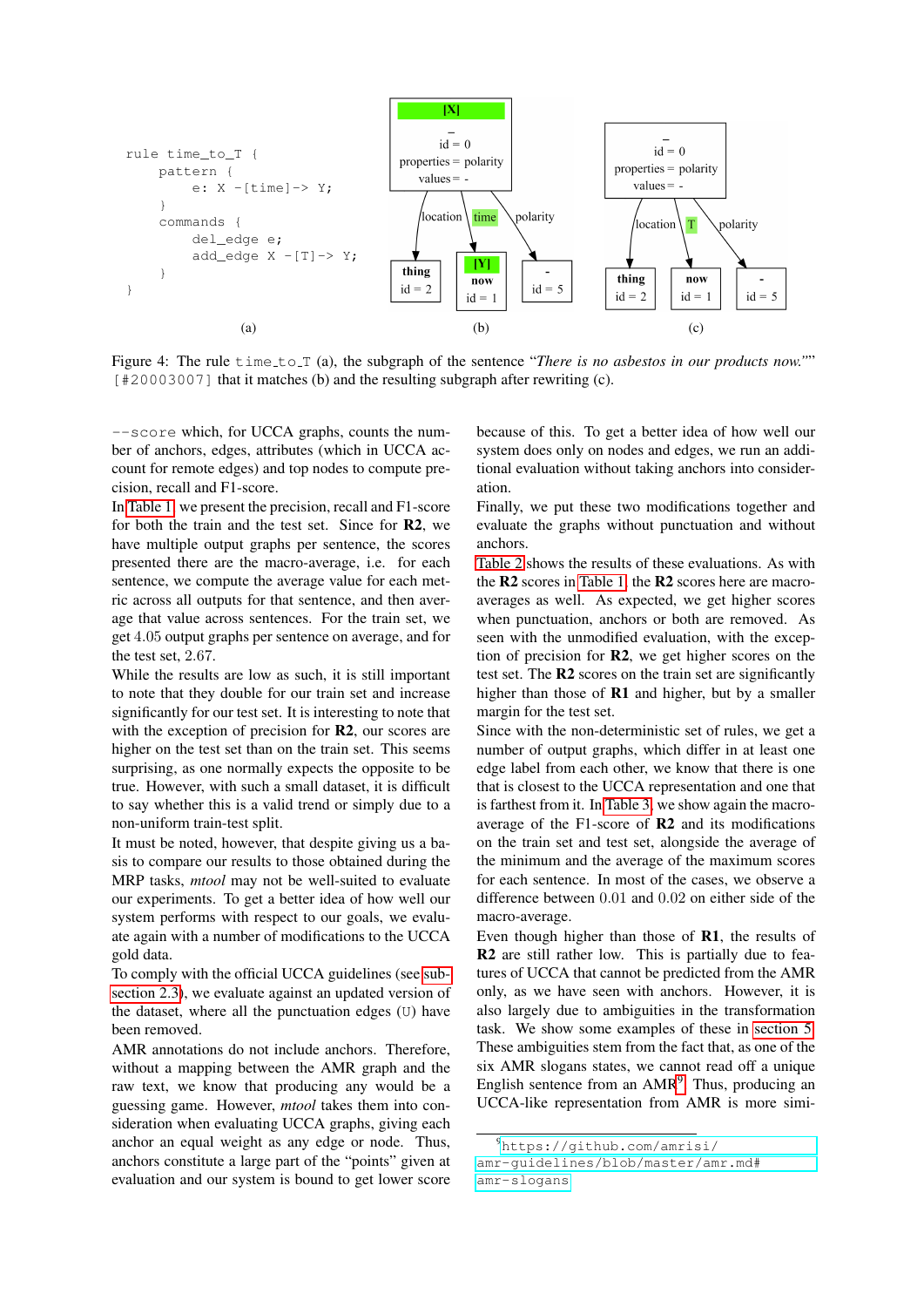<span id="page-5-2"></span>

|    | Train     |       |       | Test                                               |       |       |  |
|----|-----------|-------|-------|----------------------------------------------------|-------|-------|--|
|    | Precision |       |       | Recall   F1-score    Precision   Recall   F1-score |       |       |  |
| R1 | 0.128     | 0.037 | 0.057 | 0.173                                              | 0.055 | 0.083 |  |
| R2 | 0.249     | 0.079 | 0.119 | 0.239                                              | 0.091 | 0.131 |  |

<span id="page-5-3"></span>

|                              | Train     |        |          | <b>Test</b> |        |          |
|------------------------------|-----------|--------|----------|-------------|--------|----------|
|                              | Precision | Recall | F1-score | Precision   | Recall | F1-score |
| $R1 - No$ punct              | 0.128     | 0.040  | 0.061    | 0.179       | 0.062  | 0.092    |
| R <sub>1</sub> - No anchors  | 0.128     | 0.058  | 0.080    | 0.173       | 0.088  | 0.117    |
| $R1 - No$ punct + no anchors | 0.128     | 0.063  | 0.084    | 0.179       | 0.097  | 0.126    |
| R <sub>2</sub> - No punct    | 0.280     | 0.100  | 0.147    | 0.255       | 0.108  | 0.151    |
| R <sub>2</sub> - No anchors  | 0.249     | 0.126  | 0.167    | 0.239       | 0.147  | 0.181    |
| $R2 - No$ punct + no anchors | 0.280     | 0.155  | 0.198    | 0.255       | 0.173  | 0.204    |

Table 1: Results for *mtool* evaluation of R1 and R2.

Table 2: Results for *mtool* evaluation of the modifications.

lar to a generation task. The ambiguities that we describe in [section 5](#page-5-0) can be addressed by adding more non-deterministic rules to the system. This will ensure that we produce a correct graph, but it is not possible to determine which one of the multiple ones produced it is. As the number of output graphs grows exponentially for each non-deterministic rule applied, the task becomes even harder, the more non-deterministic rules we add. This shows that the input graph does not contain enough information to let us compute the correct structure in a deterministic manner.

#### 5. Ambiguities

<span id="page-5-0"></span>In this section, we would like to highlight some of the ambiguities that stem from the structural differences of the two frameworks, that we encountered while exploring the train set.

[Figure 5](#page-5-1) shows the AMR of sentence #20003008 of the MRP corpus. This is an interesting example for a number of reasons that we have outlined below.

Proper names. In AMR, the structure for annotating a proper names is

```
(e / entity-type
 :name (n / name
     :op1 "..."
     ...
     :opN "...")
```
 $\overline{a}$ 

where *entity-type* is the type of the entity whose name is used, such as person, city, book<sup>[10](#page-5-4)</sup> and : op1 -:opN point to each of the tokens in the proper name. In the example in [Figure 5,](#page-5-1) we have two such subgraphs one for *Kent cigarettes* and one for *Lorillard*, which is a *company*. On the surface, however, these are realised in different ways - for *Kent cigarettes* the entity type cigarette is realised along with the name, while

<span id="page-5-1"></span>

Figure 5: AMR of the sentence "*Neither Lorillard nor the researchers who studied the workers were aware of any research on smokers of Kent cigarettes.*" [#20003008].

for *Lorillard* only the name is present<sup>[11](#page-5-5)</sup>. Thus, in the UCCA representation, the subgraphs for these two instances will have different structures too. It is therefore

<span id="page-5-4"></span><sup>&</sup>lt;sup>10</sup>An exhaustive list of entity types available in AMR can be found in the AMR specifications.

<span id="page-5-5"></span><sup>&</sup>lt;sup>11</sup>Interestingly, this suggests that the AMR graph relies either on context (previous sentences mentioning that Lorillard is a company) or world knowledge. The latter seems to be true for proper names in AMR in general, especially taking into consideration we often include a :wiki relation when a Wikipedia article for that entity is available.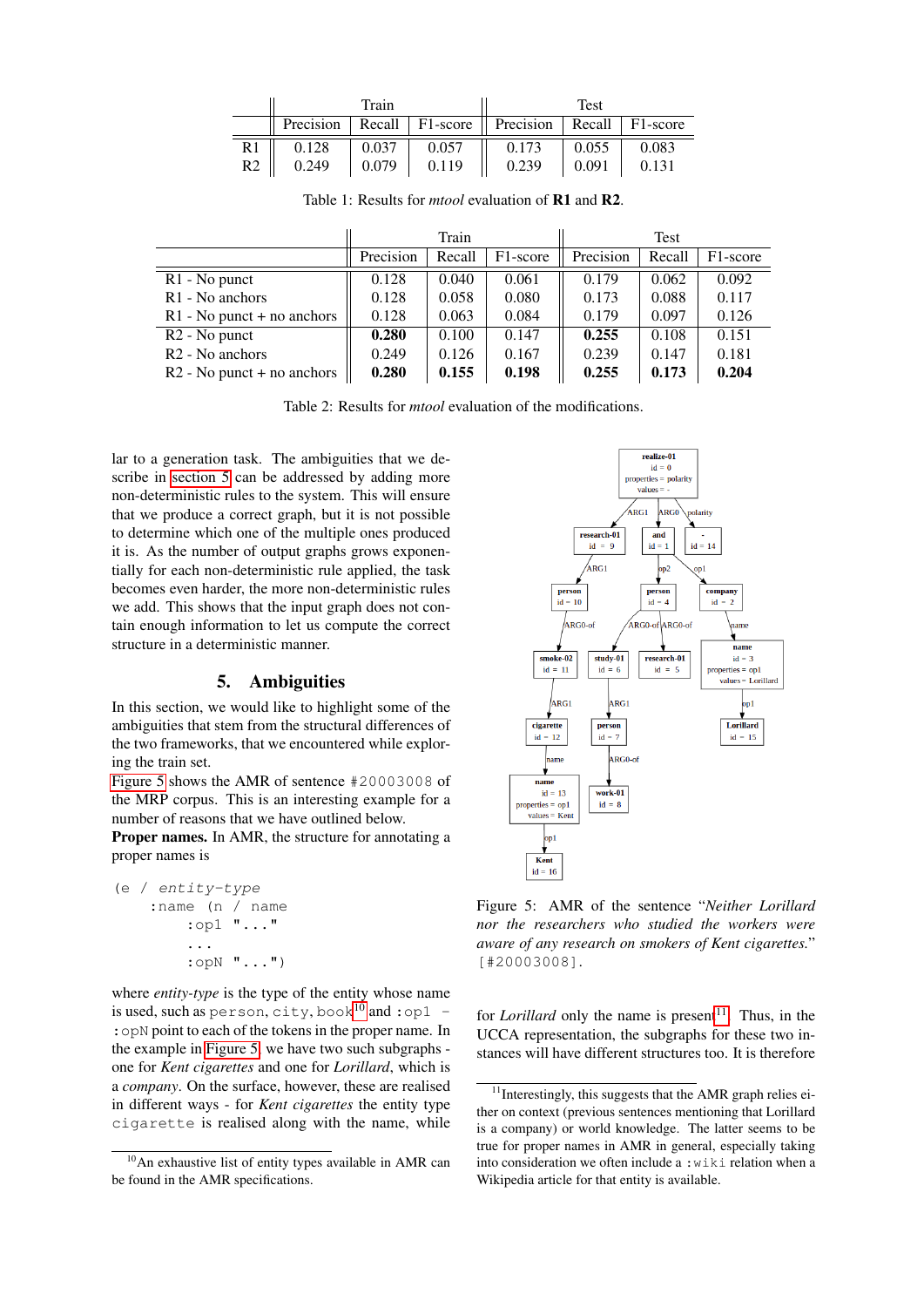<span id="page-6-1"></span>

|                              |       | Train F1-scores |                   | Test F1-scores |                     |       |
|------------------------------|-------|-----------------|-------------------|----------------|---------------------|-------|
|                              | Min   | Avg             | Max               | Min            | Avg                 | Max   |
| R <sub>2</sub>               | 0.107 | 0.119           | $\mid 0.137 \mid$ | 0.121          | $\vert 0.131 \vert$ | 0.138 |
| R <sub>2</sub> - No punct    | 0.132 | 0.147           | 0.167             | 0.143          | 0.151               | 0.159 |
| R <sub>2</sub> - No anchors  | 0.150 | 0.167           | 0.191             | 0.168          | 0.181               | 0.192 |
| $R2 - No$ punct + no anchors | 0.179 | 0.198           | 0.225             | 0.193          | 0.204               | 0.215 |

Table 3: Minimum, average and maximum F1-scores across train and test set for **R2** and its modifications.

not possible, from AMR only, without access to the surface realisation of the sentence, to decide whether the entity type should be included in the UCCA representation or not.

Nouns that invoke predicates. Another interesting case is that of AMR's nouns that invoke predicates. In the example from [Figure 5,](#page-5-1) we have three such nouns *researchers*, *workers* and *smokers*. In the AMR graph they are all realised as

```
(p / person
:ARGx-of (p2 / PB predicate))
```
where *PB predicate* is the relevant PropBank predicate and *x* is the relevant argument number, so e.g. *a smoker* is annotated as *a person who smokes*. This can be addressed by our system by making use of GREW's lexicons. However, this structure too, is ambiguous. Apart from the three annotations of the three nouns, we have the same structure once more in the example sentence.

```
(p / person
 : ARG0-of (s / study-01))
```
Here, however, this does not stand for the noun *student*, but for *[...] who studied*.

Negation. In UCCA, depending on the surface realisation of the sentence, negation can be syntactical (such as *no asbestos* in sentence #20003007), but also morphological (such as *nonexecutive* in sentence #20001001). In AMR, negation is marked as :polarity - in both of these cases.

have-org-role-91. Sentences #20001001, #20001002 and #20003005 all use the special have-org-role-91 AMR role and the same structure when speaking about the organisational roles of specific people. The surface realisations, however, are very different from each other in all three cases - "*Pierre Vinken [...] will join the board as a nonexecutive director*", "*Mr. Vinken is chairman of Elsevier N.V.*", "*A Lorillard spokeswoman*".

# 6. Conclusion

<span id="page-6-0"></span>In this paper we presented a corpus-driven experiment to transform AMR annotations into UCCA-like representations, the evaluation of our experiment and some of the ambiguous cases we discovered through it. Here we present some of the discussion points stemming from our work and further study directions.

Our work can also be viewed as a case study of seeing how much of an anchored (flavor 1) semantic framework can be predicted from a more abstract (flavor 2) one and what it is that is missing from the latter in order to produce the former. The difficulties in transformation we encountered were largely due to the difference in flavor of the frameworks. UCCA is grounded in surface. As we have seen in [section 5,](#page-5-0) many of the ambiguities would be easier to address if there was a link between AMR and surface as well. This would also help us with predicting where features that are not present in AMR, such as function words, should go in the UCCA-like graph. It would be interesting to see if similar ambiguities arise from comparing other pairs of flavor 1 and 2 frameworks in a similar manner.

In [section 4,](#page-3-0) we saw that there were a number of adjustments we had to make to the gold dataset in order to get a better idea of how our system performs on the task we set to tackle. Further ones could be made still (such as removing function words). This suggest that *mtool* may not be the most appropriate tool to do such an evaluation. If more experiments in predicting flavor 1 from flavor 2 frameworks (and vice-versa) were to be carried out, there will be the need to design a more appropriate metric to evaluate this kind of task.

Finally, we consider an orthogonal to our task, but equally important issue. Our choice of frameworks was based on the current popularity of the frameworks, but also on the availability of parallel data. Being limited by the second constraint, highlights once again the need for larger and freely available parallel corpora across various semantic frameworks. The availability of a common corpus would greatly enhance corpus-driven comparison across the features and expressive power of various frameworks. Furthermore, whenever a new framework or framework extension is proposed, there would already be a resource that would allow the study of said framework (or extension) with respect to existing ones. Finally, currently the majority of semantically annotated data exists only in English. It would be beneficial if more multi-lingual projects such as the Parallel Meaning Bank [\(Abzianidze et al., 2017\)](#page-7-14) existed, ideally with datasets that are parallel both across frameworks and languages.

# 7. Acknowledgements

Part of this work has been funded by the *Agence Nationale de la Recherche* (ANR, fr: National Agency for Research), grant number ANR-20-THIA-0010-01. We